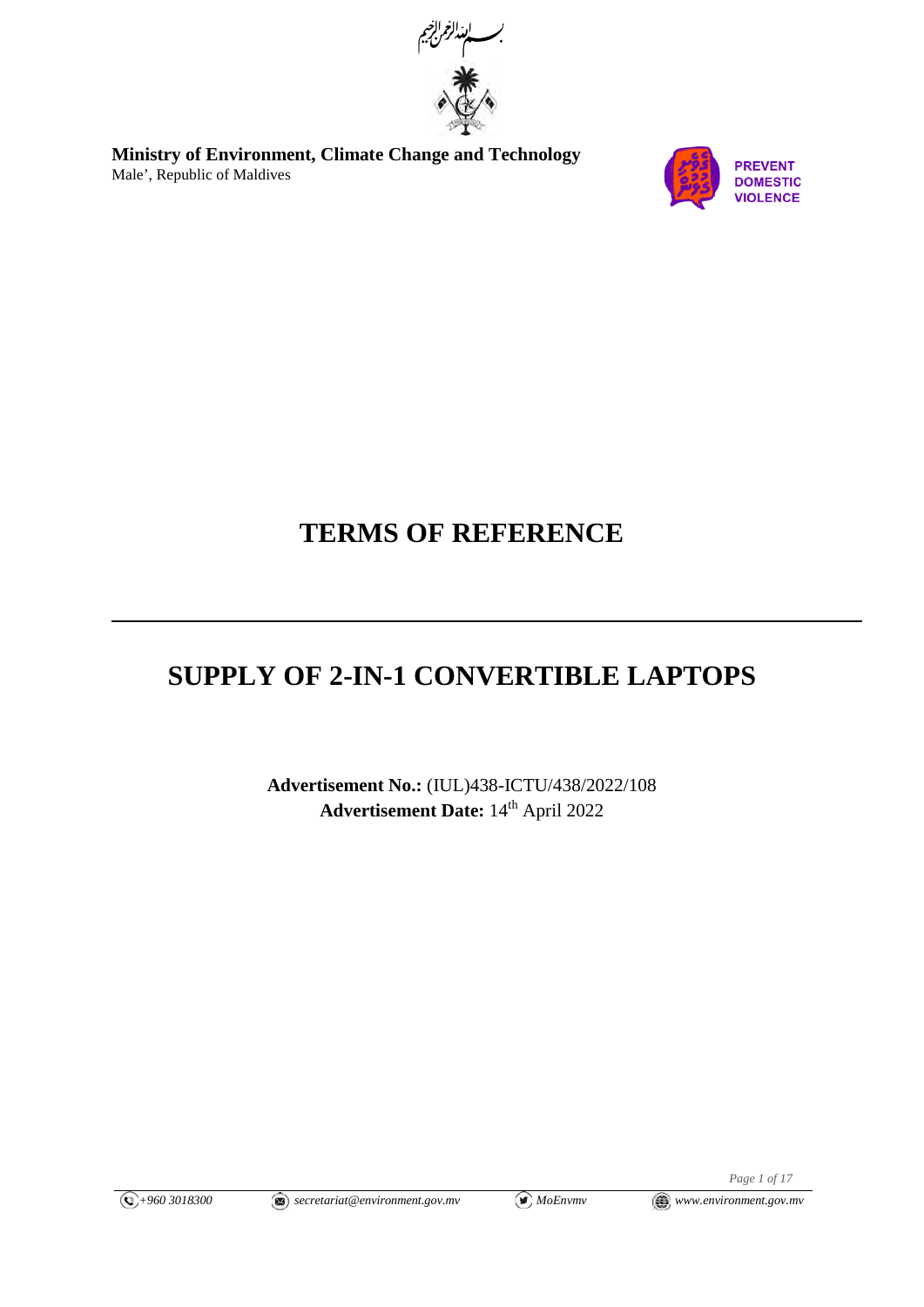

## **SCHEDULE OF CRITICAL DATES**

| <b>Activity</b>                 | <b>Action Date</b>                                |
|---------------------------------|---------------------------------------------------|
| Advertised date                 | $14th$ April 2022                                 |
| Bid queries submission timeline | $14th$ April 2022 to $19th$ April 2022 at 1200hrs |
| Bid clarification deadline      | $20th$ April 2022 at 1200hrs                      |
| Proposal submission deadline    | $26th$ April 2022 at 1000hrs                      |

### **SUBMISSION REQUIREMENTS**

The following related documents shall be submitted for the bids to be considered sufficiently responsive.

Applicants should submit their proposals containing the following documents and applicable Technical Proposal – Standard Forms and Financial Proposal – Standard Forms under ANNEX 1.

### **a. Technical Proposal – Standard Forms**

- 1. Proposal submission form **(signed by the owner of the entity or person with power of attorney to sign) – (Tech Form 1)**
- 2. Copy of Business (company/partnerships/institutions) registration certificate.
- 3. Copy of GST Registration certificate issued by MIRA (Maldives Inland Revenue Authority) if registered
- 4. Tax payer registration Certificate / Notification Copy
- 5. SME Registration Certificate (If any)
- 6. Work experience Only reference letters for supplying laptop computers will be deemed acceptable for evaluation.
- 7. Warranty Disclaimer Shall clearly mention what are covered by the warranty and what are not covered.

### **b. Financial Proposal – Standard Forms**

- 1. FIN FORM 1 Financial Proposal Submission Form (**signed by the owner of the entity or person with power of attorney to sign**)
- 2. FIN FORM 2 Financial Breakdown Form
- 3. FIN FORM 3: Details Financial Situation (if applicable)
- 4. Financial statements of the business for the year 2021 (if applicable)
- 5. Business entities that have not completed one year (from the date of business registration to date of bid announcement) are required to submit the bank statement of the business's bank account. (Bank statement should be from the date of account opening to date of bid announcement)
- 6. FIN FORM 4: Average Annual Turnover
- 7. FIN FORM -5: Financial Resources
- 8. FIN FORM -6: Line of Credit Letter
- 9. FIN FORM -7 Current Contract Commitments / Work in Progress

#### **Note 01: If bidder fails to submit any of the above listed document, their proposal may not be considered for further evaluation.**

**Note 02: After the evaluation, highest scoring party will be notified to submit tax clearance report. Tender will be awarded upon submission of tax clearance report.**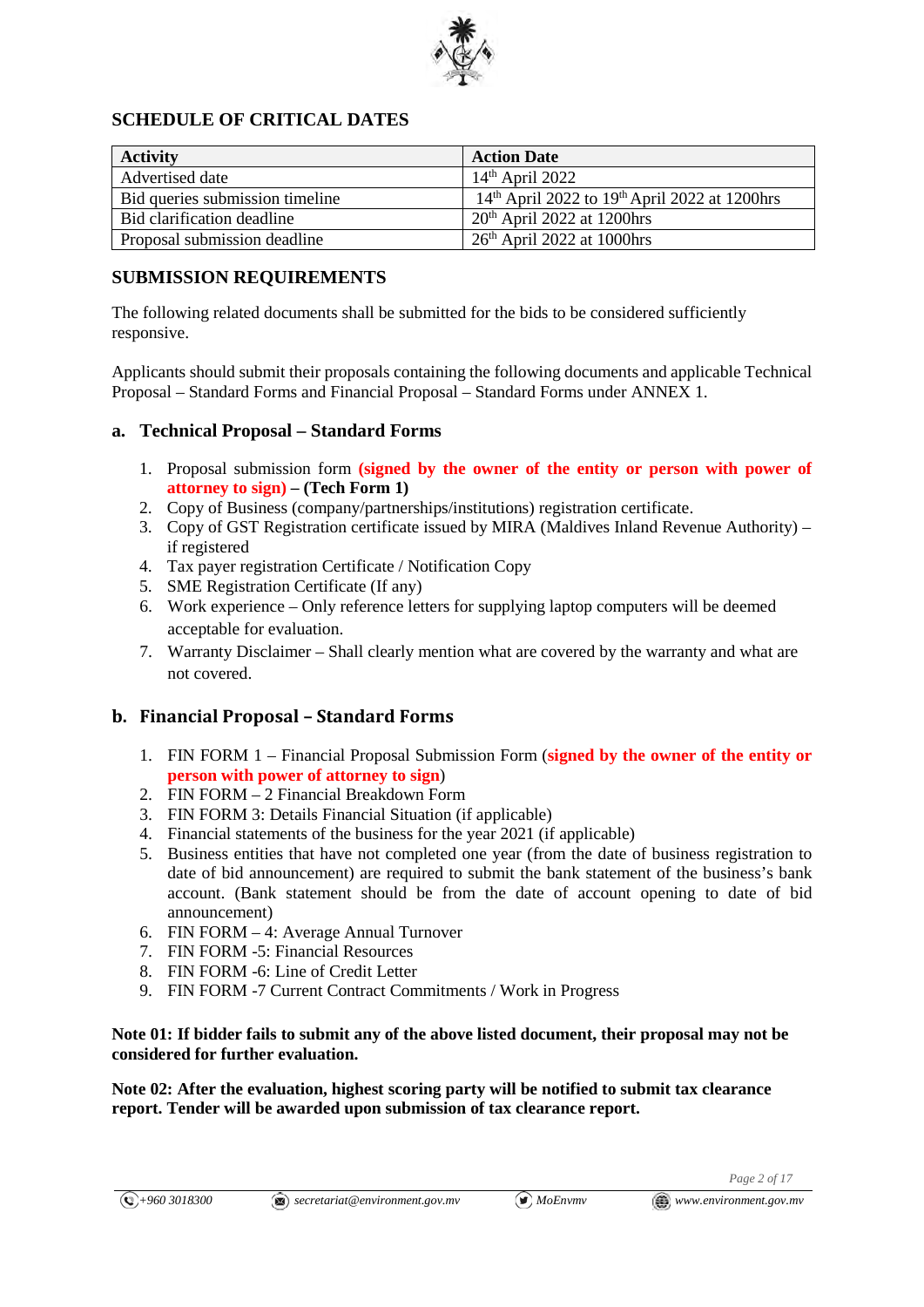

# **1. INTRODUCTION**

The Ministry of Environment, Climate Change and Technology (MECCT) is seeking bids from qualified suppliers who are experienced in supplying laptop computers.

# **2. SCOPE OF WORKS**

The tasks to be undertaken by the selected party under this Terms of Reference are to supply the proposed goods to the Ministry of Environment, Climate Change and Technology (MECCT) accordingly.

### **List of items / goods to be procured under this project:**

| Item                                       |  |
|--------------------------------------------|--|
| 2-in-1 Convertible Laptop with accessories |  |

# **3. TECHNICAL SPECIFICATIONS**

| Feature            | Requirement                                                                                                                                                                                                                                                                             |  |
|--------------------|-----------------------------------------------------------------------------------------------------------------------------------------------------------------------------------------------------------------------------------------------------------------------------------------|--|
| Type               | 2-in-1 Convertible Laptop                                                                                                                                                                                                                                                               |  |
| Pen Compatibility  | Yes (shall support Microsoft Pen Protocol)                                                                                                                                                                                                                                              |  |
| Processor          | Quad-core 11th Gen Intel® Core™ i5-1135G7 Processor                                                                                                                                                                                                                                     |  |
| Memory             | <b>8 GB LPDDR4x RAM</b>                                                                                                                                                                                                                                                                 |  |
| Storage            | Removable solid-state drive (SSD) 256GB                                                                                                                                                                                                                                                 |  |
| Graphics           | Intel <sup>®</sup> Iris <sup>®</sup> Xe Graphics                                                                                                                                                                                                                                        |  |
| Display            | Screen: 13" PixelSense <sup>™</sup> Flow Display<br>٠<br>Resolution: 2880 x 1920 (267 PPI)<br>Up to 120Hz refresh rate (60Hz default)<br>Aspect ratio: 3:2<br><b>Adaptive Color</b><br>Touch: 10 point multi-touch<br><b>GPU</b> Ink Acceleration<br>Dolby Vision <sup>®</sup> support3 |  |
| Standard I/O Ports | Front I/O: 2 x USB 3.2 Gen 2 Type-A Port, 1 Microphone<br>$\bullet$<br>Headphone Combo<br>Rear I/O: 2 x USB 2.0, 2 x USB 3.2<br>$\bullet$<br>1 x RJ-45 (Gigabit LAN),<br>٠                                                                                                              |  |
| Keyboard           | Detachable Backlit Keyboard                                                                                                                                                                                                                                                             |  |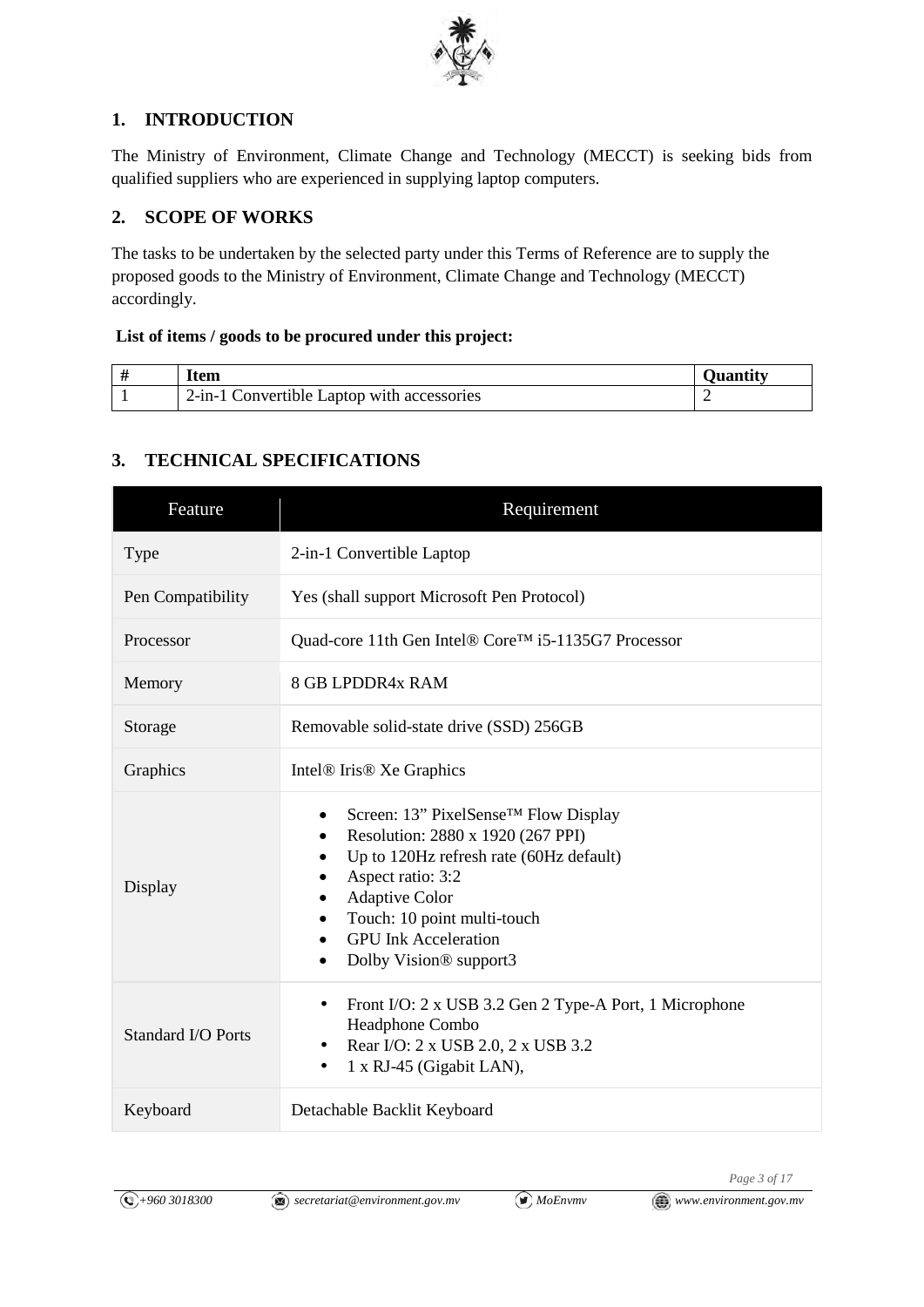

| <b>Battery</b>               | Up to 16 hours of typical device usage                                                                                                                                                                                                                                                       |  |
|------------------------------|----------------------------------------------------------------------------------------------------------------------------------------------------------------------------------------------------------------------------------------------------------------------------------------------|--|
| Ports                        | 2 x USB-C <sup>®</sup> with USB 4.0 Thunderbolt™ 4<br>3.5mm headphone jack<br>$\bullet$                                                                                                                                                                                                      |  |
| Cameras, video, and<br>audio | Windows Hello face authentication camera (front-facing)<br>$\bullet$<br>5.0MP front-facing camera with 1080p full HD video<br>$\bullet$<br>10.0MP rear-facing autofocus camera with 1080p HD and 4k video<br>Dual far-field Studio Mics<br>2W stereo speakers with Dolby Atmos®<br>$\bullet$ |  |
| Wireless                     | Wi-Fi 6: 802.11ax compatible<br>Bluetooth Wireless 5.1 technology<br>$\bullet$                                                                                                                                                                                                               |  |
| <b>Sensors</b>               | Accelerometer<br>Gyroscope<br>Magnetometer<br>Ambient Color Sensor (brightness and color)<br>$\bullet$                                                                                                                                                                                       |  |
| Accessories                  | Slim Pen<br>Power Adapter<br>$\bullet$                                                                                                                                                                                                                                                       |  |
| <b>OS</b>                    | Genuine Windows 11 Home                                                                                                                                                                                                                                                                      |  |
| Warranty                     | Minimum 1 Year Limited Hardware Warranty                                                                                                                                                                                                                                                     |  |

### **4. DELIVERABLES**

The selected party under this Terms of Reference are to supply the below listed goods to the Ministry of Environment, Climate Change and Technology (MECCT) within 10 working days.

| Item                                       |  |
|--------------------------------------------|--|
| 2-in-1 Convertible Laptop with accessories |  |

# **5. PAYMENT SCHEDULE**

Applicants must submit their financial proposal which must indicate the rate per item in scope (Section 3) and price for the total assignment. However, the payments will be made upon completion of the full scope of work under deliverables of this TOR.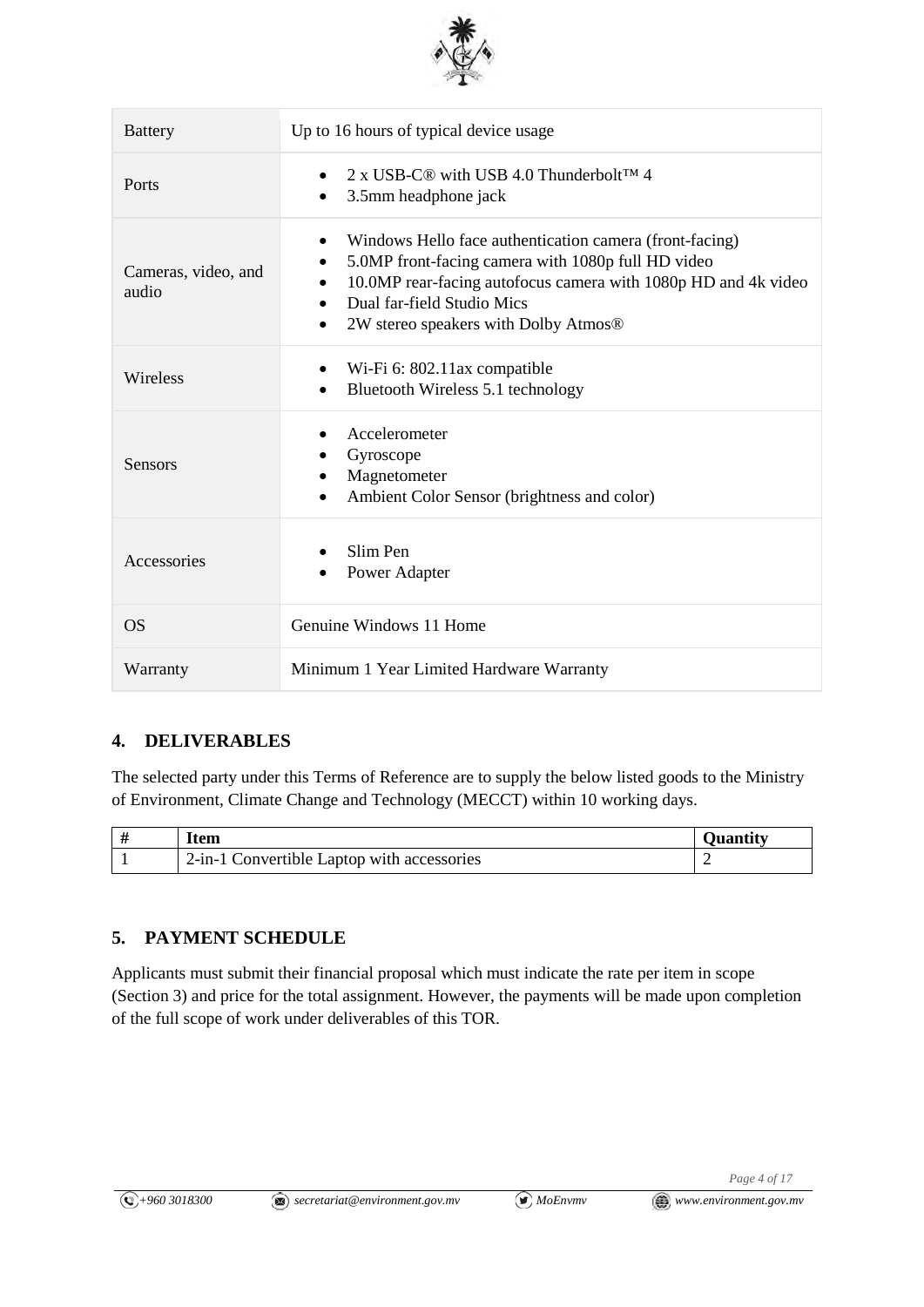

# **6. EVALUATION CRITERIA**

- 1. Pre-Evaluation
	- a. Pre-Evaluation is a preliminary evaluation done based on the documentation requirement before moving on to the Technical Evaluation. Pre-Evaluation determines if bidder is substantially responsive to the terms of this ToR as specified below;
		- i. Bidder confirms to all requirements identified under Section: Submission Requirements.
		- ii. Financial situation:
			- 1. To be eligible the financial statements of the bidding party must show, minimum annual turnover of MVR 50,000.00, for the year 2021.
				- (or)
			- 2. To be eligible the financial statements of the bidding party must show, Minimum value of MVR 50,000.00, for liquid asset, for the year 2021.
				- (or)
			- 3. For business mentioned in the Section b no 5, to be eligible the business's bank statement must show a credit balance of minimum MVR MVR 50,000.00  $(or)$
			- 4. If bidding party is unable to meet any of the above requirement they shall submit "Line of Credit Letter" as per the template in FIN FORM 6. (credit limit shall be no less than MVR 50,000.00
	- b. Substantially non-responsive bids at this pre-evaluation stage will be rejected from further stages of evaluation.
	- c. Substantially responsive bids at this pre-evaluation stage shall be qualified for technical evaluation.
- 2. Technical Evaluation
	- a. Technical evaluation is to confirm if the proposed product does comply with all the requirements listed under the technical requirements. Ministry of Environment, Climate Change and Technology holds the authority to qualify any proposal technically based on their proposed features, only if the evaluation committee finds it acceptable and would achieve the objective fully. Technically non-responsive bids from this stage would not be qualified to the final evaluation.
- 3. Final Evaluation
	- a. The proposal would be qualified to this stage after being assessed in pre-evaluation and technical evaluation. In this evaluation, the proposals would be compared to their proposed price, duration and experience to complete the project. Point system set for the final evaluation is: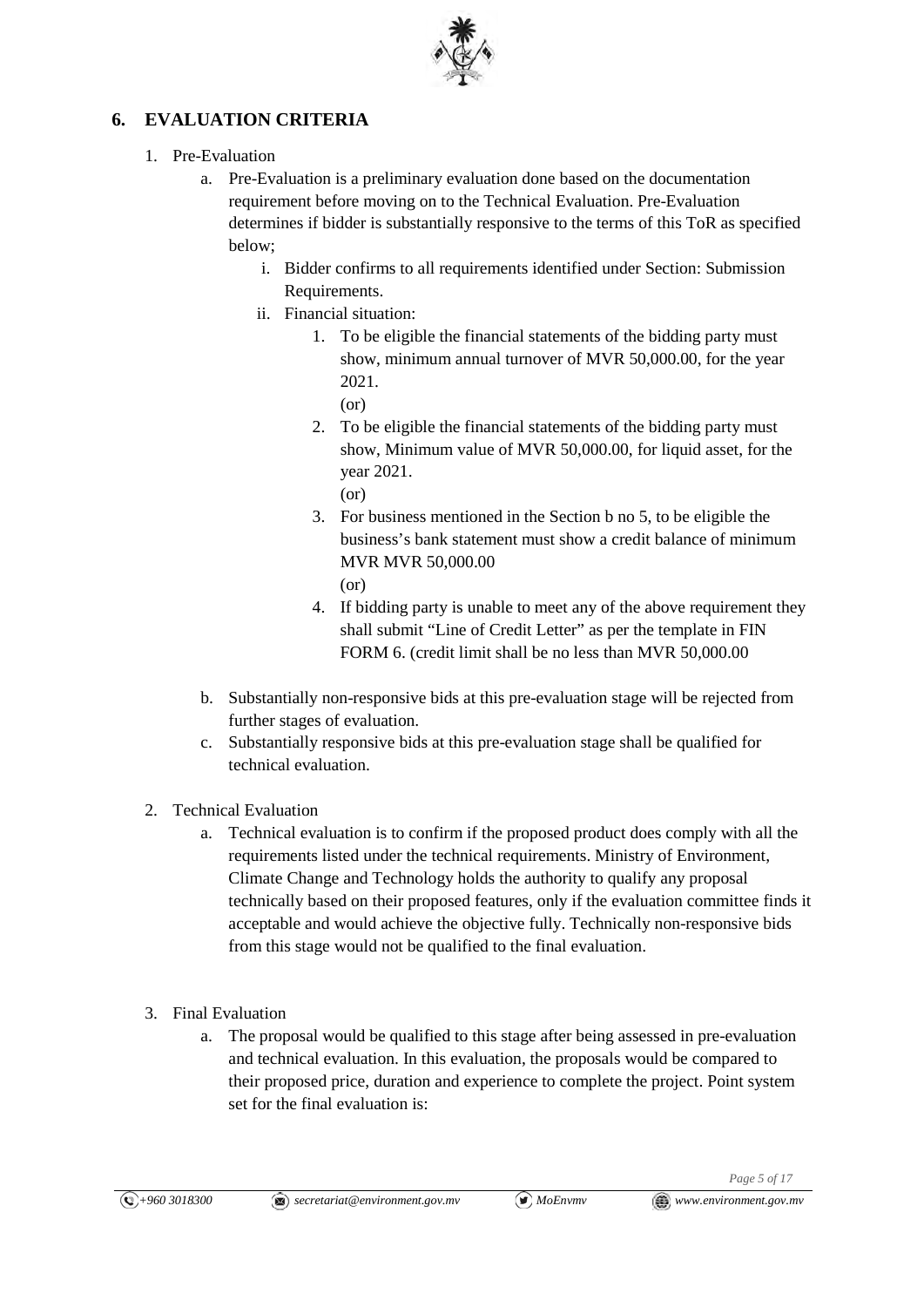

| # | <b>Description</b>                                          | Points (percentage) |
|---|-------------------------------------------------------------|---------------------|
|   | Price                                                       |                     |
|   | $\frac{Lower\ price\ proposed}{Proposed\ price} \times\ 95$ | 95%                 |
| 2 | Experience                                                  |                     |
|   | Total experience points $\times 5$<br>100                   | 5%                  |

Experience would be considered to all submitted letters which is addressed to relevant works (supply of laptops and computer systems) of value higher than MVR 35,000, completed within the past 5 years. Each valid reference letter would carry 1 point (up to 5 reference letters).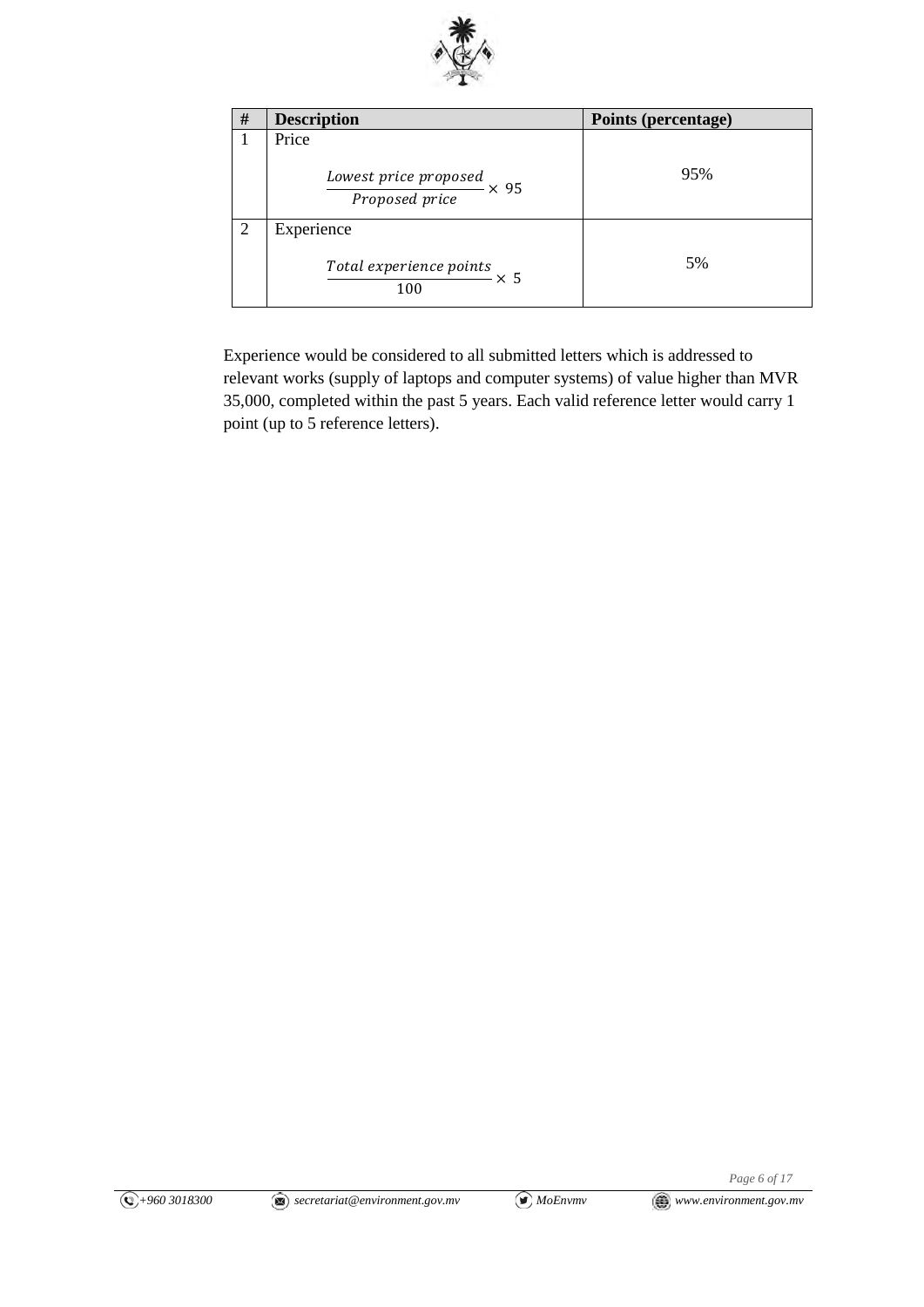

# **ANNEX 1**

# **STANDARD FORMS**

*Page 7 of 17*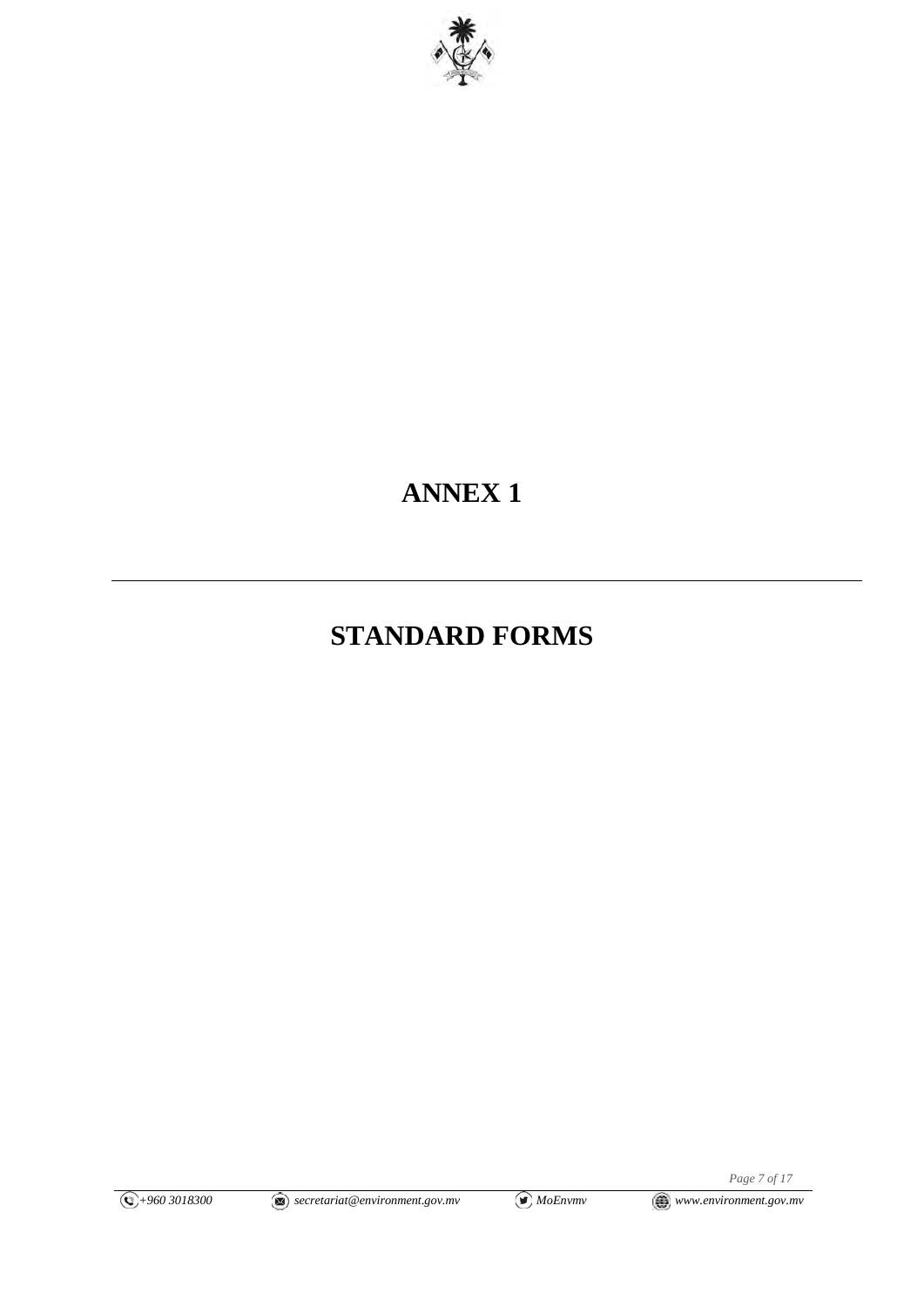

# **TECH FORM 1 – Proposal Submission Form**

[Location, Date]

To: [Name and address of Client]

Dear Madam/Sir:

I, the undersigned, would like to express my interest for the **'SUPPLY OF 2-IN-1 CONVERTIBLE LAPTOPS'** in accordance with your Request for Proposal Ref: (IUL)438- ICTU/438/2022/108 dated  $27<sup>th</sup>$  March 2022, I am hereby submitting my Proposal, which includes all required documents as per Request for Proposal.

I hereby declare that all the information and statements made in this Proposal are true and accept that any misinterpretation contained in it may lead to our disqualification.

If negotiations are held during the period of validity of the Proposal, I undertake to negotiate on the basis of the proposed fees. The Proposal is binding upon myself and subject to the modifications resulting from Contract negotiations.

I undertake, if my Proposal is accepted, to initiate the services and fulfil the terms and conditions related this contract.

I understand you are not bound to accept any Proposal you receive.

I remain,

Yours sincerely,

Signature [In full and initials]:

Name and Title of Signatory:

Name of Individual:

Address:

*Page 8 of 17*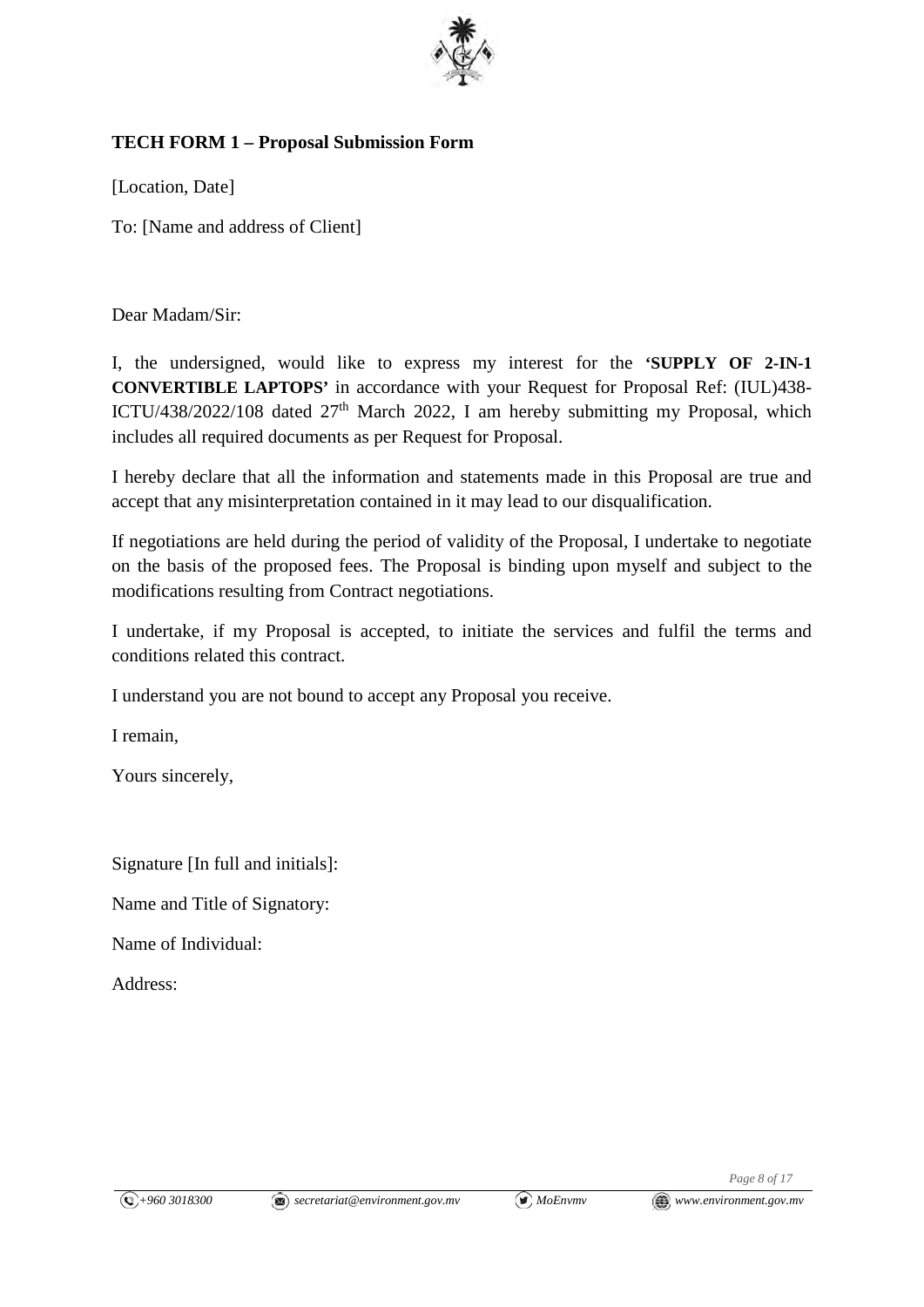

# **FIN FORM 1 – Financial Proposal Submission Form**

[Location, Date] To: [Name and address of Client]

Dear Madam/Sir:

I, the undersigned, offer the express my interest for the **''SUPPLY OF 2-IN-1 CONVERTIBLE**  LAPTOPS' in accordance with your Request for Proposal Ref: (IUL)438-ICTU/438/2022/108 dated 27<sup>th</sup> March 2022 in accordance with your Request for Proposal dated [xxx] and Technical Proposal. The attached Financial Proposal is for the sum of [Insert amount(s) in words and figures in MVR]. This amount is inclusive of the all local taxes.

The Financial Proposal shall be binding upon myself subject to the modifications resulting from Contract negotiations, up to expiration of the validity period of the Proposal.

I undertake, if my Proposal is accepted, to initiate the services and fulfil the terms and conditions related this contract.

I understand you are not bound to accept any Proposal you receive.

Yours sincerely,

Signature: Name and Title of Signatory: Address: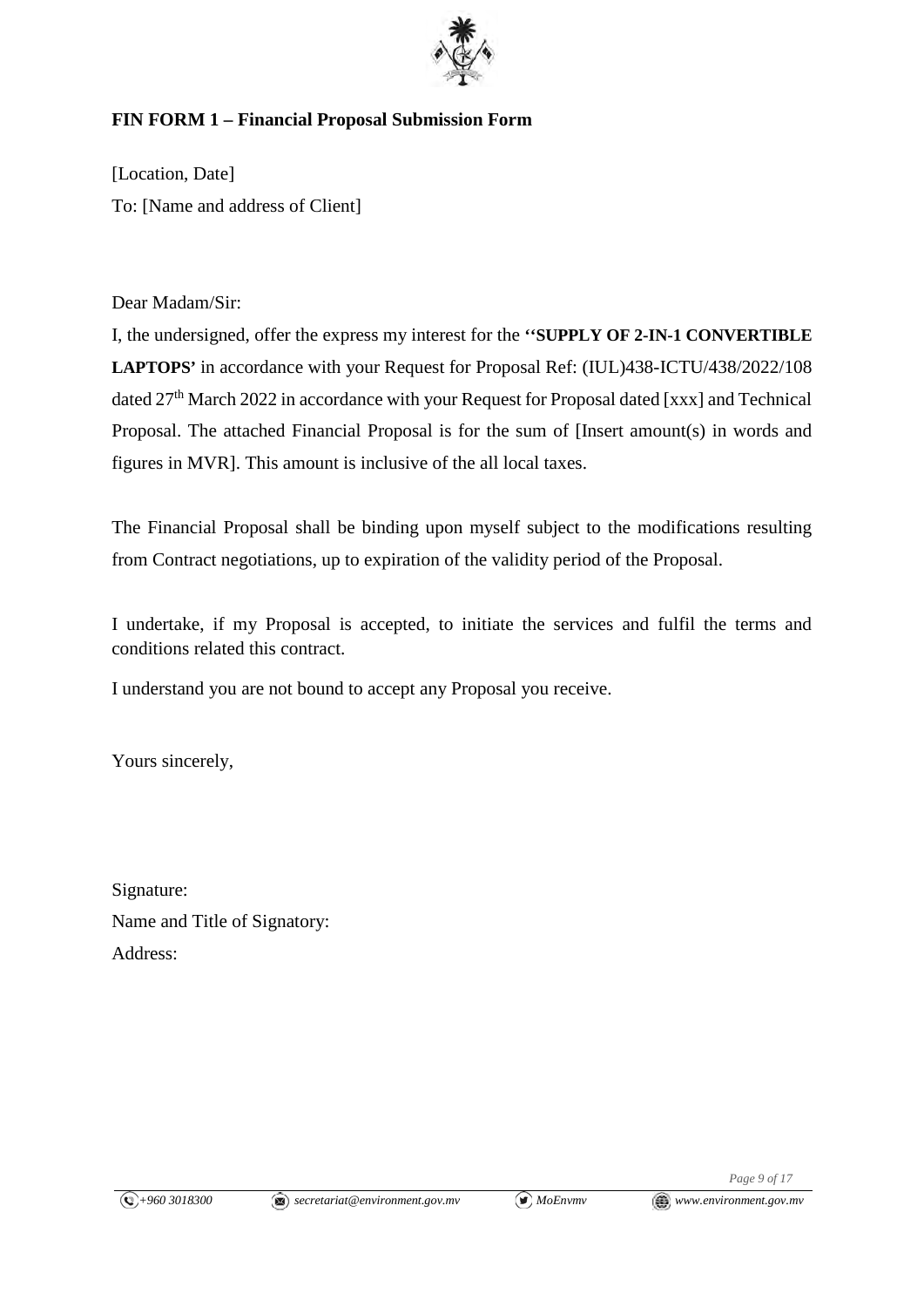

# **FIN FORM 2 - Financial Breakdown Form**

Date:

Reference No: (generated by the proponent)

Delivery Period: (in days)

Warranty: (in months)

| No. | Quantity | <b>Description</b>                                                                | <b>Price/Unit</b><br>(MVR) | <b>Total</b> |
|-----|----------|-----------------------------------------------------------------------------------|----------------------------|--------------|
|     | 2        | 2-in-1 Convertible Laptop (Brand and<br>Model must be specified) with accessories |                            |              |
|     |          | Total:                                                                            |                            |              |
|     |          | <b>GST</b>                                                                        |                            |              |
|     |          | <b>Total with GST</b>                                                             |                            |              |

### **The quotation is valid for 120 days from the date of Application.**

Indicate the total cost with detail cost to be paid in Maldivian Rufiyaa (MVR).

Note: The total contract price should be quoted inclusive of Goods and Services Tax (GST) or any applicable axes as per the Tax Legislation and must be shown in the breakdown.

Authorized Name, Signature and Stamp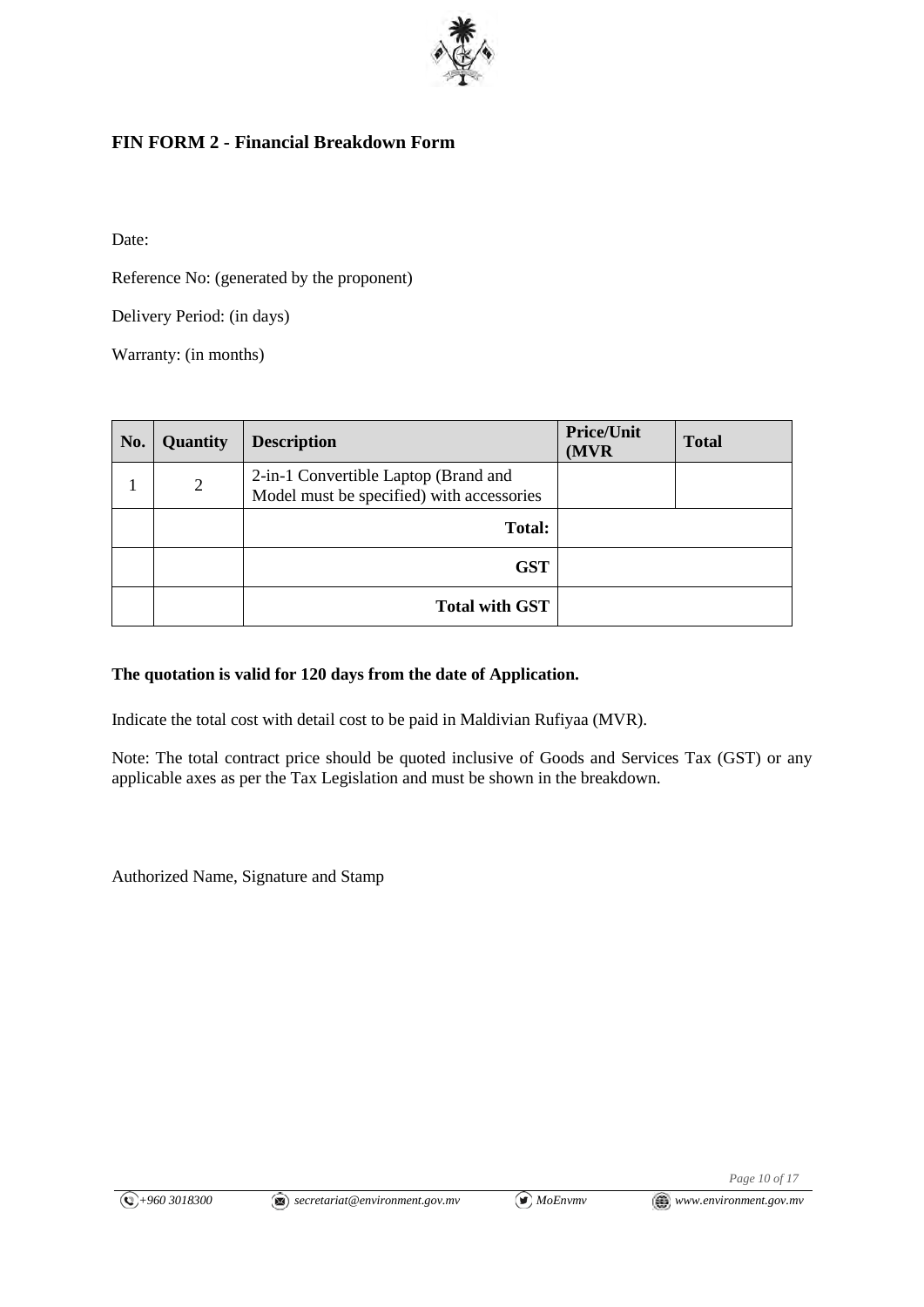

## **FIN FORM 3 - Financial Situation**

Each Applicant must fill in this form

| Financial Data for Previous Year [MVR Equivalent] |  |                  |  |
|---------------------------------------------------|--|------------------|--|
|                                                   |  | <b>Year 2021</b> |  |

#### Information from Balance Sheet

| <b>Total Assets</b>      |  |
|--------------------------|--|
| <b>Total Liabilities</b> |  |
| Net Worth                |  |
| <b>Current Assets</b>    |  |
| Current<br>Liabilities   |  |
| <b>Working Capital</b>   |  |

#### Information from Income Statement

| <b>Total Revenues</b> |  |
|-----------------------|--|
| Profits Before        |  |
| Taxes                 |  |
| Profits After         |  |
| Taxes                 |  |
|                       |  |

- Attached are copies of financial statements (balance sheets including all related notes, and income statements) for the last three years, as indicated above, complying with the following conditions.
	- All such documents reflect the financial situation of the Bidder.
	- Historic financial statements must be complete, including all notes to the financial statements.
		- Historic financial statements must correspond to accounting periods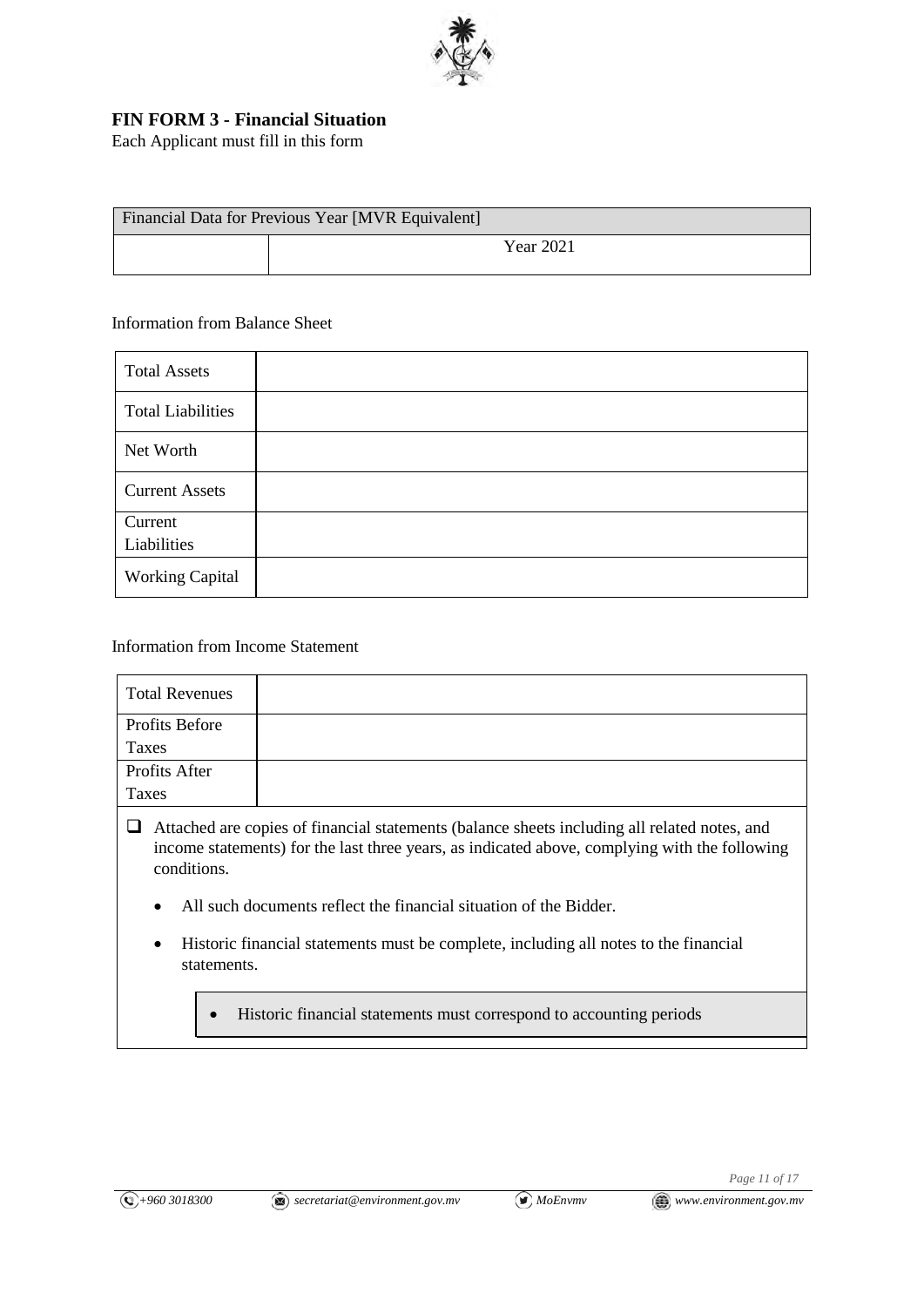

## **FIN FORM 4 – Average Annual Turnover**

Each Bidder must fill in this form

| Annual Turnover Data for the Last Year |          |            |  |  |
|----------------------------------------|----------|------------|--|--|
| Year                                   | Amount   | <b>MVR</b> |  |  |
|                                        | Currency | Equivalent |  |  |
| 2021                                   |          |            |  |  |
| Average Annual Turnover                |          |            |  |  |

The information supplied should be the Annual Turnover of the Bidder in terms of the amounts billed to clients for each year for contracts in progress or completed at the end of the period reported.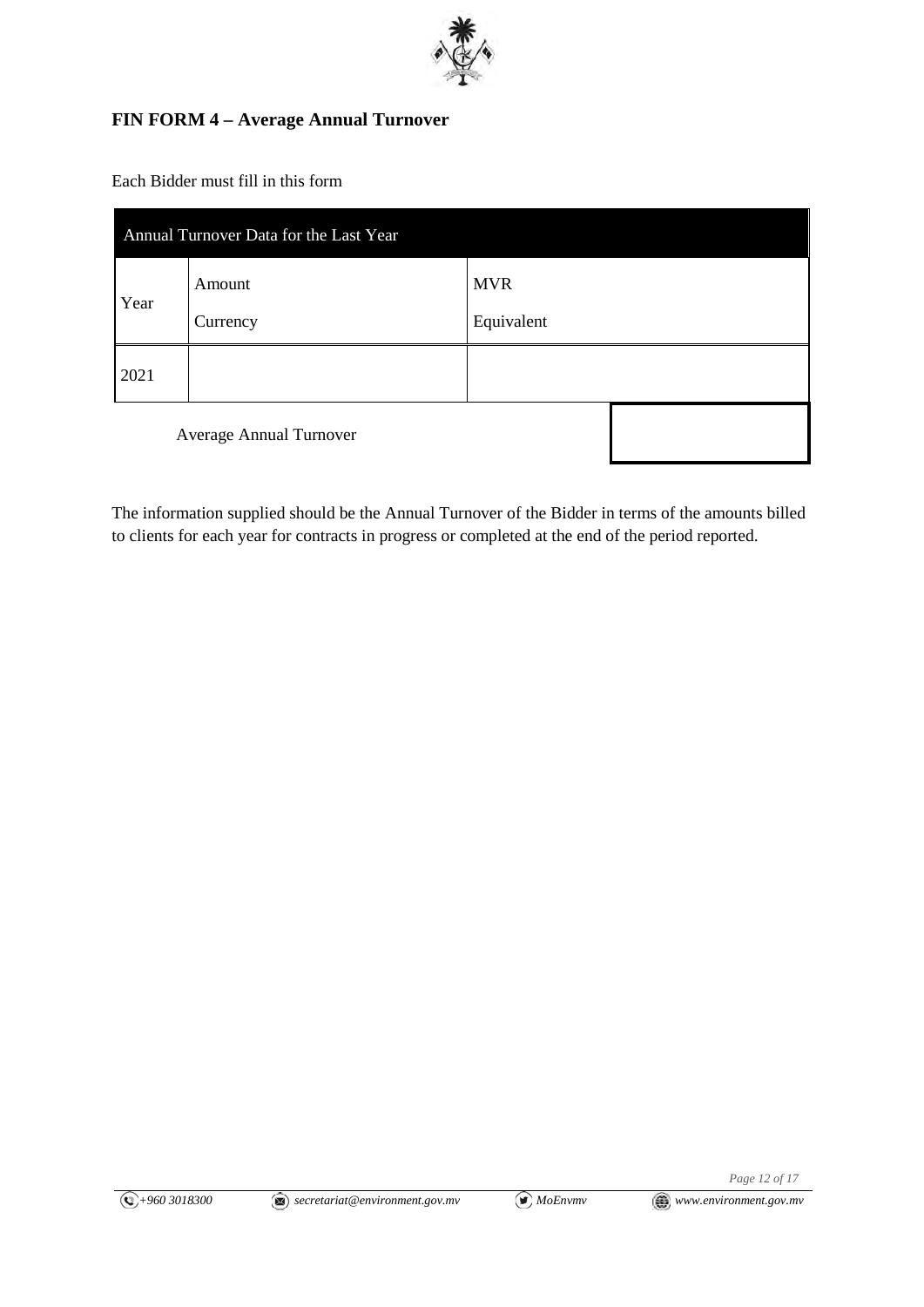

## **FIN FORM 5 – Financial Resources**

Specify proposed sources of financing, such as liquid assets, unencumbered real assets, lines of credit, and other financial means, net of current commitments, available to meet the total construction cash flow demands of the subject contract or contracts as indicated in Section 3 (Evaluation and Qualification Criteria)

| <b>Financial Resources</b> |                         |                         |  |
|----------------------------|-------------------------|-------------------------|--|
|                            | No. Source of financing | Amount (MVR equivalent) |  |
| 1                          |                         |                         |  |
| $\sqrt{2}$                 |                         |                         |  |
| 3                          |                         |                         |  |
| $\overline{4}$             |                         |                         |  |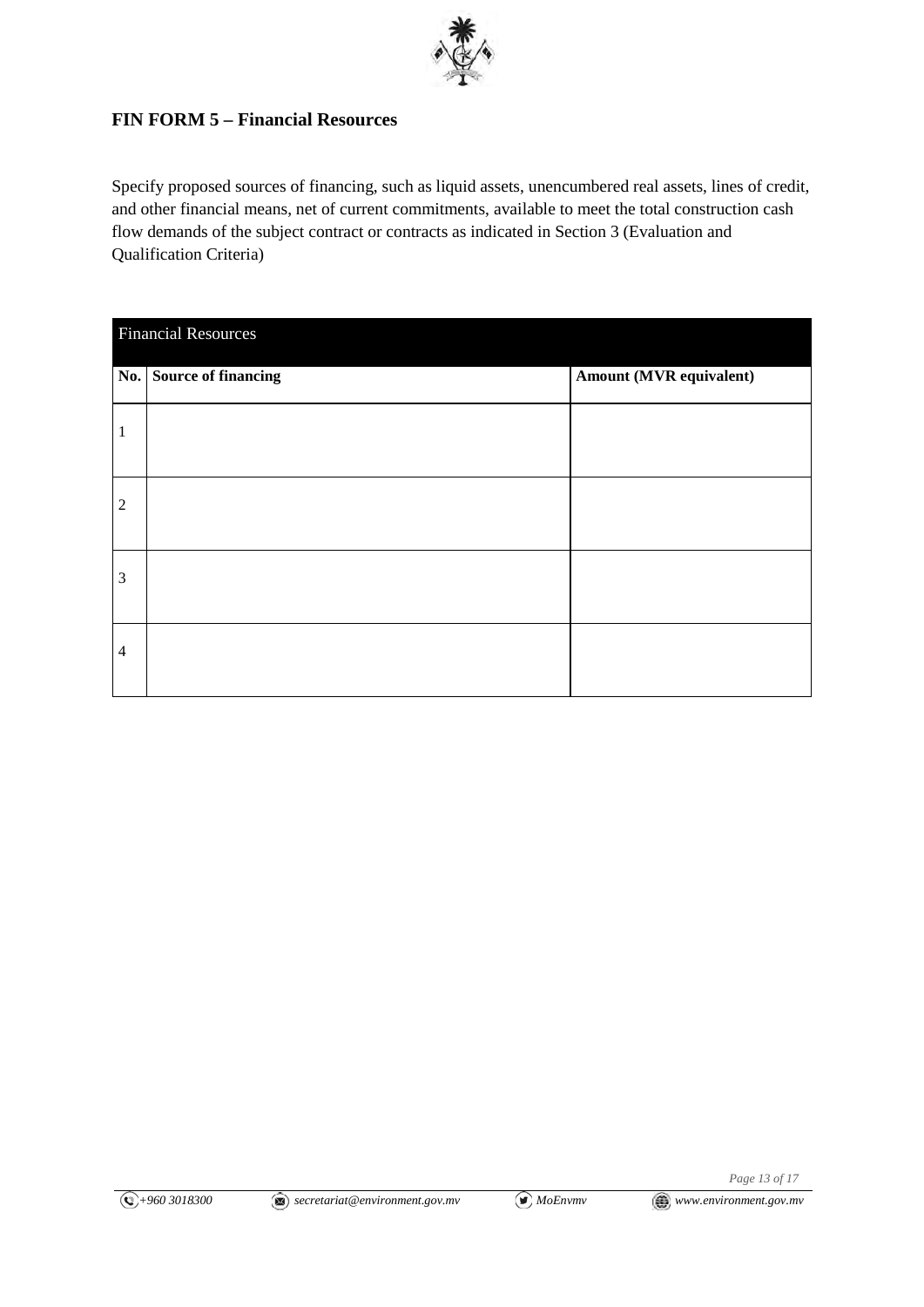

## **FIN FORM 6 – Line of Credit Letter**

*[letterhead of the Bank/Financing Institution/Supplier]*

*[date]*

**To:***[Name and address of the Contractor]*

Dear,

You have requested {name of the bank/financing institution) to establish a line of credit for the purpose of executing {insert Name and identification of Project}.

We hereby undertake to establish a line of credit for the aforementioned purpose, in the amount of {insert amount}, effective upon receipt of evidence that you have been selected as successful bidder.

This line of credit will be valid through the duration of the contract awarded to you.

| <b>Authorized Signature:</b> |  |
|------------------------------|--|
| Name and Title of Signatory: |  |
| Name of Agency:              |  |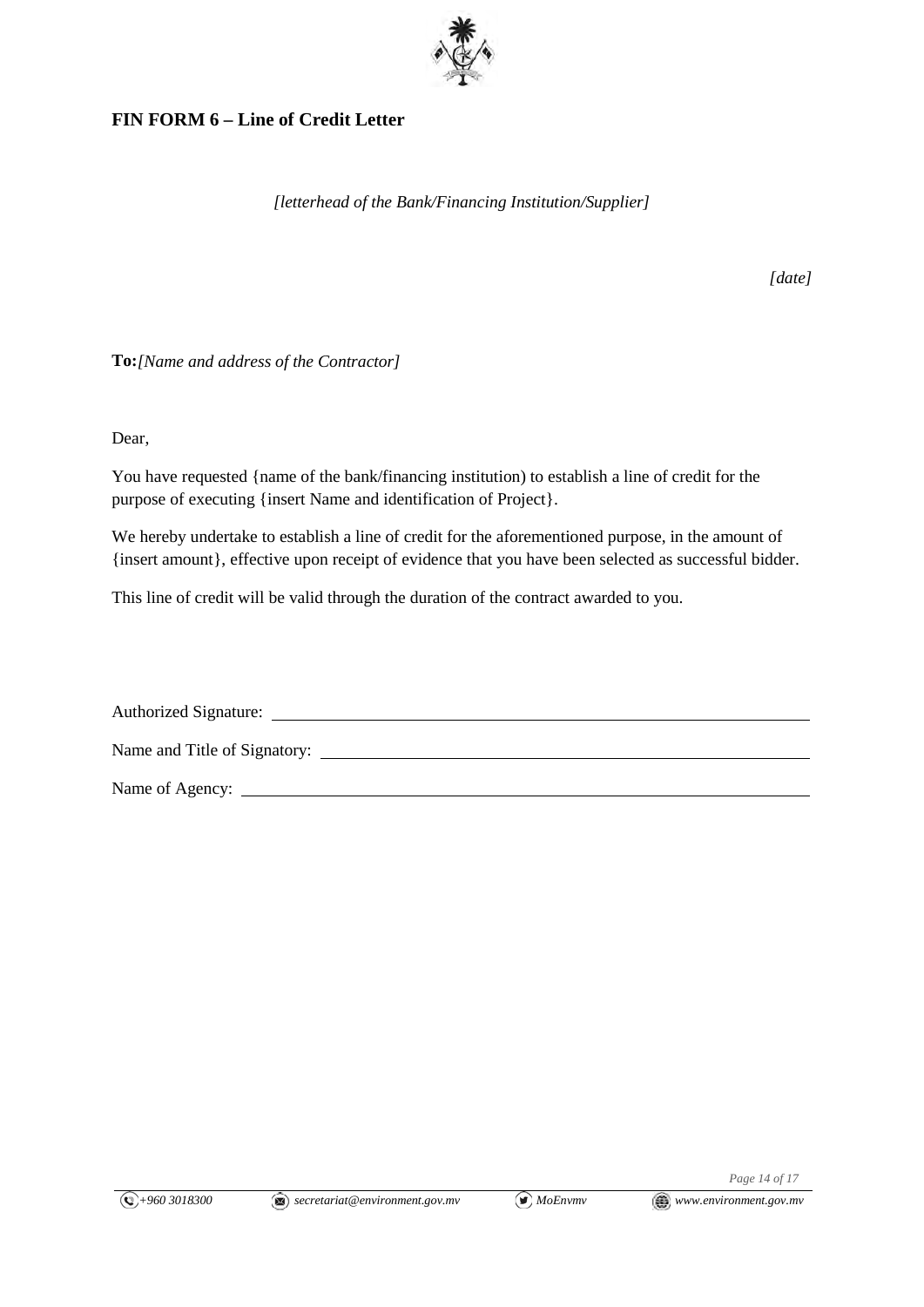

## **FIN FORM 7 – Current Contract Commitments / Work in Progress Current Contract Commitments/Works in Progress**

Tenderers and each partner to a JV should provide information on their current commitments on all contracts that have been awarded, or for which a letter of intent or acceptance has been received, or for contracts approaching completion, but for which an unqualified, full completion certificate has yet to be issued.

| N <sub>0</sub> | Name of contract | <b>Employer, contact</b><br>address/tel/fax | Value of<br>outstanding work<br>(current MVR<br>equiv) | <b>Estimated</b><br>completion<br>date | <b>Average monthly</b><br>invoicing over last six<br>months<br>(MVR/month) |
|----------------|------------------|---------------------------------------------|--------------------------------------------------------|----------------------------------------|----------------------------------------------------------------------------|
| 1.             |                  |                                             |                                                        |                                        |                                                                            |
| 2.             |                  |                                             |                                                        |                                        |                                                                            |
| 3.             |                  |                                             |                                                        |                                        |                                                                            |
| 4.             |                  |                                             |                                                        |                                        |                                                                            |
| 5.             |                  |                                             |                                                        |                                        |                                                                            |
|                |                  |                                             |                                                        |                                        |                                                                            |
|                |                  |                                             |                                                        |                                        |                                                                            |
|                |                  |                                             |                                                        |                                        |                                                                            |
|                |                  |                                             |                                                        |                                        |                                                                            |

*Page 15 of 17*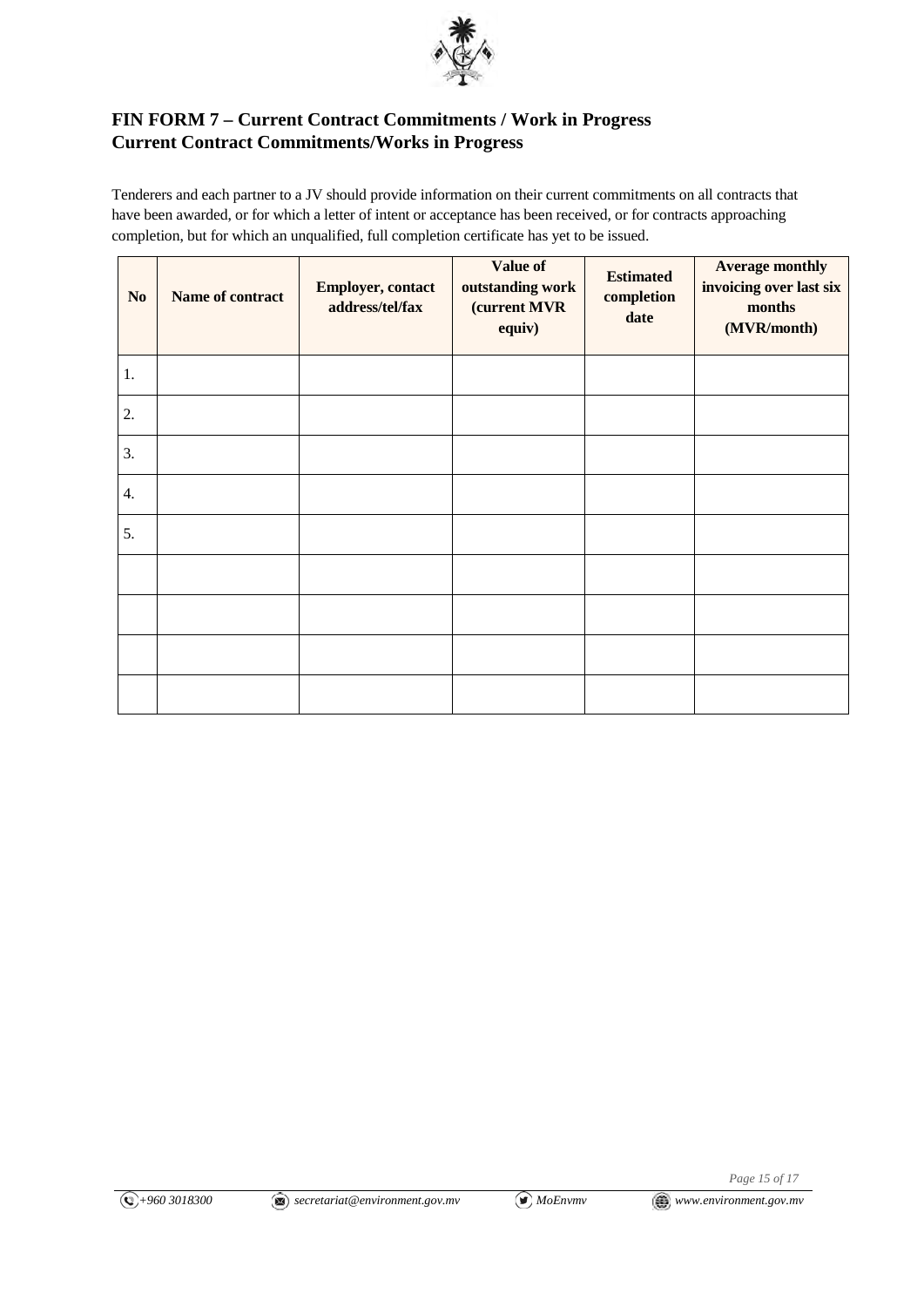

## **GENERAL INFORMATION**

| $\mathbf{1}$     | <b>Bid Awarding</b> |                                                                                                                                                                                                                                                                                                                                                                                                                                                                                                                                                           |  |  |
|------------------|---------------------|-----------------------------------------------------------------------------------------------------------------------------------------------------------------------------------------------------------------------------------------------------------------------------------------------------------------------------------------------------------------------------------------------------------------------------------------------------------------------------------------------------------------------------------------------------------|--|--|
|                  | 1.1                 | Bidder will be informed of the decision to award a bid via an official intent to award<br>the bid.                                                                                                                                                                                                                                                                                                                                                                                                                                                        |  |  |
|                  | 1.2                 | If the value of the bid exceeds <b>MVR 500,000</b> the bidder will be required to submit a<br>performance guarantee of ( %) of the total contract value prior to signing the<br>contract. The performance guarantee must be issued by a Bank or a Financial Institution<br>located in any eligible country. If the institution issuing the gurantee is located outside<br>the Republic of Maldives, it shall have a correspondent financial institution located in<br>the Republic of Maldives to make it enforceable.<br>(Excluding Consultancy Service) |  |  |
|                  | 1.3                 | Failure of the successful bidding party to submit the aforementioned performance<br>guarantee, or sign the Contract, shall constitute sufficient grounds for the annulment of<br>the award and forfeiture of the Bid Security. In that event the Ministry may award the<br>contract to the next lowest evaluated bidder, provided the bidder is capable of<br>performing the contract satisfactorily.                                                                                                                                                     |  |  |
|                  | 1.4                 | Standstill period                                                                                                                                                                                                                                                                                                                                                                                                                                                                                                                                         |  |  |
|                  |                     | The Contract shall be awarded not earlier than the expiry of the Standstill Period.<br>The duration of the Standstill Period is 5 days. The Standstill Period commences the<br>day after the date the Employer has transmitted to each Bidder (that has not already<br>been notified that it has been unsuccessful) the Notification of Intention to Award the<br>Contract. Where only one Bid is submitted, the Standstill Period shall not apply.                                                                                                       |  |  |
| $\boldsymbol{2}$ |                     | <b>Liquidated Damages (Excluding Consultancy Service)</b>                                                                                                                                                                                                                                                                                                                                                                                                                                                                                                 |  |  |
|                  | 2.1                 | The Contractor shall pay liquidated damages to the Employer at the rate per day<br>stated in the Public Procurement Regulation for each day that the Completion Date<br>is later than the Intended Completion Date. The total amount of liquidated damages<br>shall not exceed the amount defined in the Public Procurement Regulation. The<br>Employer may deduct liquidated damages from payments due to the Contractor.<br>Payment of liquidated damages shall not affect the Contractor's liabilities.                                                |  |  |
| 3                |                     | <b>Securities (Excluding Consultancy Service)</b>                                                                                                                                                                                                                                                                                                                                                                                                                                                                                                         |  |  |
|                  | 3.1                 | If the price quoted by a bidding party exceeds MVR 500,000 in value, the bidding party<br>will be required to submit a bid security of MVR, with validity of no less than<br>90 days.<br>Bid Security must be a bank guarantee letter or security issued by a Bank or a Financial<br>Institution located in any eligible country.<br>Bank Cheques, Bonds and Cash will not be accepted as bid security.                                                                                                                                                   |  |  |
| 4                |                     | <b>Advance Payment (Excluding Consultancy Service)</b>                                                                                                                                                                                                                                                                                                                                                                                                                                                                                                    |  |  |
|                  | 4.1                 | Vendor has to request for Advance payment within 45 days from the contract date<br>start.                                                                                                                                                                                                                                                                                                                                                                                                                                                                 |  |  |